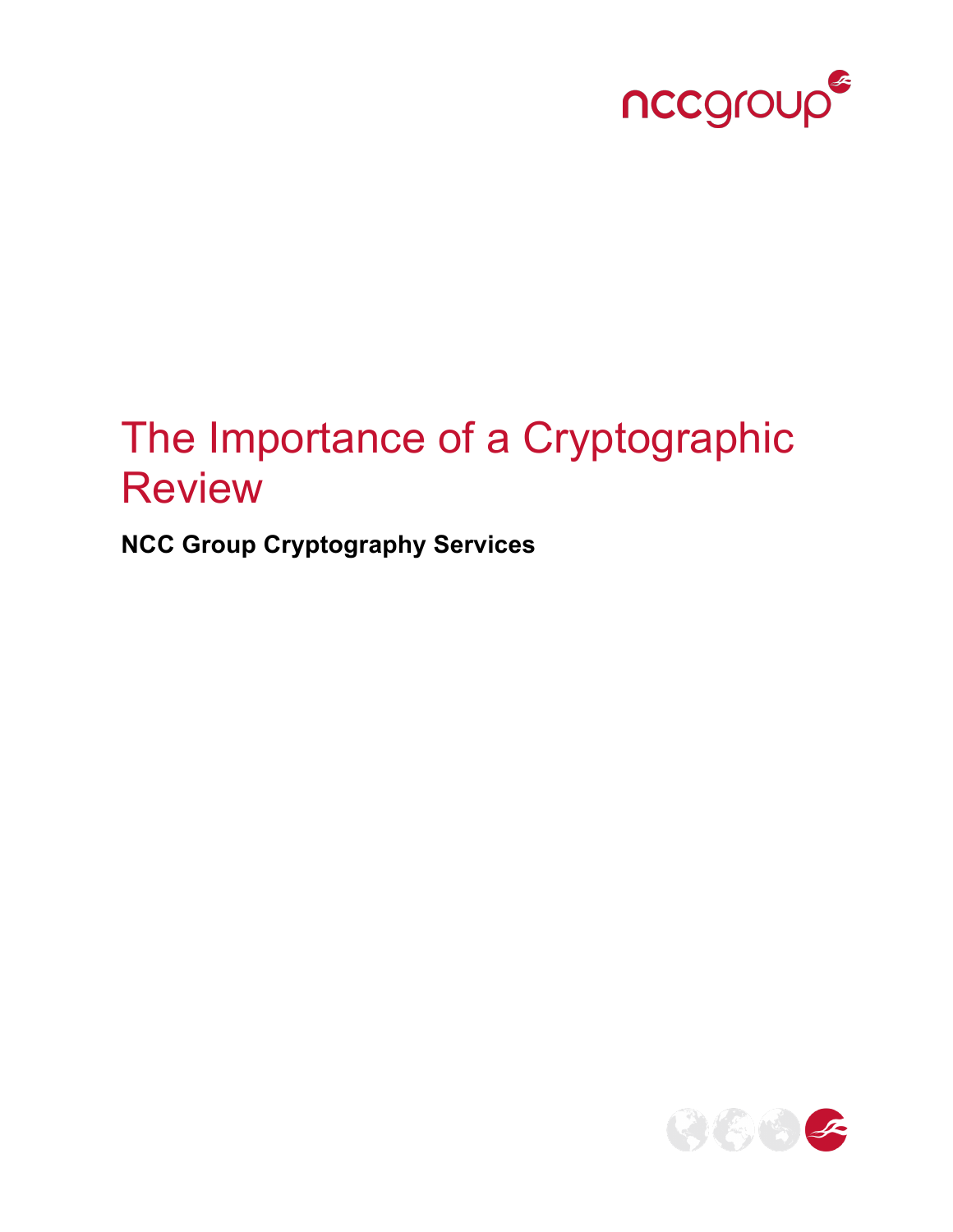

#### **Introduction**

Cryptography is an underpinning of every organization's data security. It is as simple as the correct deployment of TLS and as complicated as bespoke protocols for software updates. This technology is an integral part of an organization's security infrastructure. With the field constantly evolving, having a dedicated review is becoming increasingly important.

When OWASP released its 2010 Top Ten report of the most critical web application security risks, "Insecure Cryptographic Storage" made the list at  $\#7^{\dagger}$ . Its follow-up report in 2013<sup>"</sup> ranked the risk at #6 under the expanded umbrella of "Sensitive Data Exposure." The need for cryptographic review is growing as it becomes a higher priority in application security risk assessments. This whitepaper will identify the importance of specialized cryptographic review and the necessary steps for ensuring a successful cryptographic implementation.

## **Why Cryptographic Review is Necessary**

Cryptography is constantly evolving making it necessary to invest in today's research in order to stay ahead of tomorrow's attacks. Unfortunately, most organizations lack bandwidth for a dedicated cryptographer to stay current with the latest vulnerabilities and research. Someone "learning on the job" does not have the experience or skill required to perform a cryptographic security assessment. It is a complex application security evaluation that requires seasoned and knowledgeable practitioners. Relying on a Bug Bounty program for all application security can also leave an organization vulnerable. While some organizations have crowdsourced forms of application security, they cannot effectively perform white-box assessments of cryptographic implementations.

Safe cryptography requires meticulous development. Most organizations have general-purpose libraries and require their uses to be vetted by internal security teams. Unique uses require a careful planning and design stage, mindful development, thorough positive and negative testing, and a focused and specialized review.

Unlike most parts of application development, if the cryptography is broken then everything will usually still work. For example, if a random number generator produces an encryption key of all zeros, it still encrypts and looks like illegible ciphertext. Unit tests cannot easily confirm that the cryptography is secure—only that it has completed the request. Subtle flaws in the implementation of cryptography, which do not cause any outward indication of fault, can completely break a well-designed cryptographic implementation.

It is well known that cryptosystems are difficult to design correctly and securely. Only by analyzing and breaking similar systems can one hope to design a robust system. A breadth and depth of experience is needed to design, implement, and review complex cryptosystems such as database encryption, software update mechanisms, and secure communication channels.

#### **The Importance of Correct Methodology**

Cryptography is like the steel framework of a building and is critically important to every organization's core business, whether it's realized or not. VPNs, Federated Identity Systems, customer data segmentation––all rely on cryptography. This is why a measured development approach with an expert review is important. It allows second order effects to become apparent and mitigated before any development efforts begin. Common consequences that arise from new cryptographic development can include the following: increased load on servers or embedded devices, inadvertently breaking features such as search or data loss prevention, and increased storage space from lack of de-duplication or compression. To avoid these issues, the most effective approach to a successful implementation is to thoughtfully plan out the stages of design, development, and deployment.



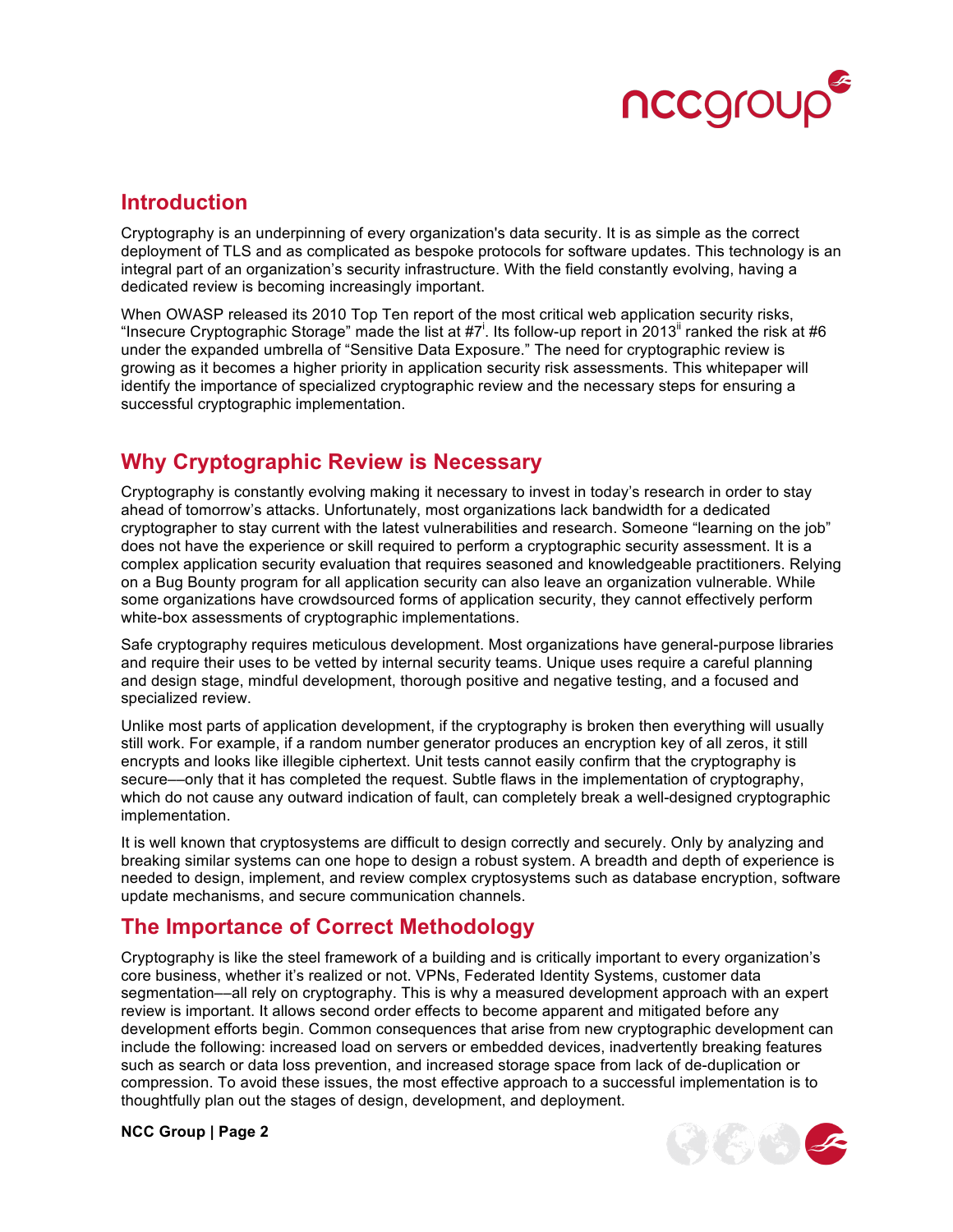

NCC Group Cryptography Services recommends following these phases for an effective implementation:

- 1. Internal design and discussion with stakeholders across teams
- 2. Architecture review (commonly with experienced third parties)
- 3. Revisit design as necessary
- 4. Application development
- 5. Test deployment in a development or staging environment
- 6. Source code review and vulnerability assessment

A poor design will lead to an unstable architecture, making it prone to vulnerabilities. For complicated undertakings, the best time to invest in a cryptographic review is during the internal design phase before any code is written. An organization will lay out what they want to accomplish by deploying cryptography, the intended design, and the different aspects of the system it will touch. Following this phase, an architecture review can point out flaws that would be expensive to fix in deployed systems and call out unanticipated consequences that may affect other components of the environment. It can also provide recommendations for future-proofing and adding in additional defense-in-depth measures.

After application development is tested and deployed, a thorough source code review is essential in order for any security testing to discover cryptographic issues. As detailed earlier, there can be subtle problems when the system appears to be functioning correctly. A capable attacker will perform social engineering, phishing, and even physical attacks to get at embedded crypto keys or other data of value. If an attacker cannot access the data, they will get a hold of the source code (as has been seen with high-profile hacks on both Adobe<sup>iii</sup> and Google<sup>iv</sup>). A source code review is the most effective way to perform a vulnerability assessment, and cryptographic review is generally not something that can be covered in black-box methodologies such as a bug bounty program.

### **Side Channel Attacks**

When a cryptosystem has not gone through the proper review methodology, its data may be vulnerable to a data breach. The most common of these is a side channel attack. A cryptographic side channel attack is when sensitive information is obtained by accessing extremely subtle pieces of data. That data could be an error returned from a webserver or the amount of time it takes to respond to a request. These simple, and supposedly benign, data points are all it takes to reveal sensitive plaintext or even secret keys.

When Paul Kocher recognized the impact of side channel attacks in the 1990's<sup>v</sup>, researchers began discovering potential side channels in nearly every cryptographic algorithm. The most famous example is the CBC padding oracle which allows total plaintext recovery. The CBC padding oracle is based off an error or difference in timing observed from a server, and can be mitigated by adding an authentication mechanism. Another example is the RSA algorithm. It is known to have multiple side channels that are exploitable remotely or locally and can reveal secret keys. A variety of techniques can be used to attack an algorithm from multiple angles depending on the attacker's level of access. These side channel attacks are dependent upon the specific environment the cryptography has been deployed in, implementation details (such as choice of cryptographic library), and how the attacker can provide or modify input to the system.

While many of these data breaches stem from how the cryptography was designed (like the CBC padding oracle), the majority of side channel invasions occur from within the gritty implementation details, buried deep within the code. This makes identifying and remediating these issues an arduous task. Not only is it necessary to know the specifics of an existing side channel in a particular algorithm and published avenues of exploitation, but the entire protocol needs to be looked at from afar to recognize other potential susceptible points.

**NCC Group | Page 3**

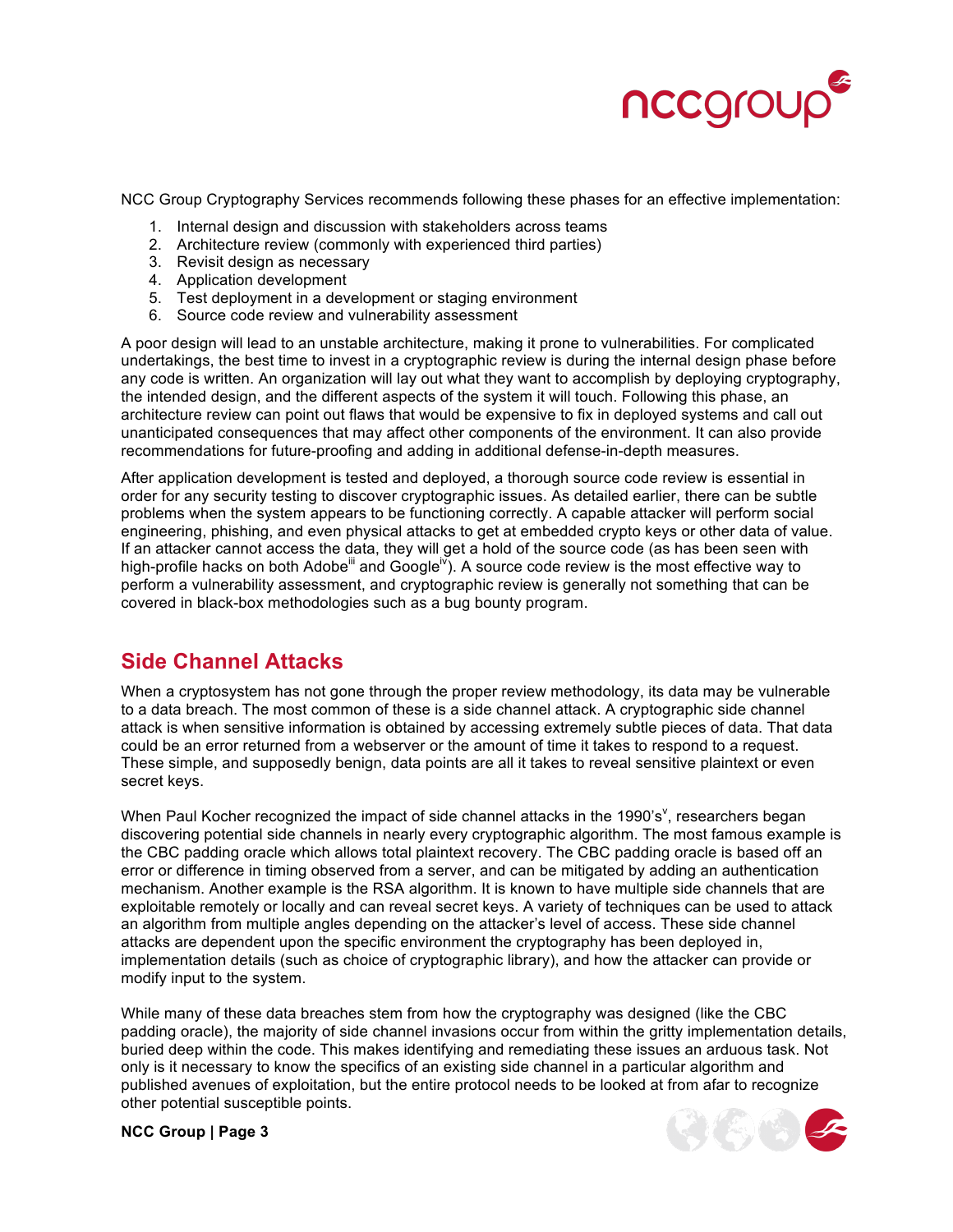

#### **Use-Cases**

A Whole-Codebase Cryptographic Review: A 5,000 employee SaaS company, with many teams of developers, was in the process of standardizing a single internal crypto library that would be maintained by the internal security team. NCC Group Cryptography Services reviewed the library, as well as performing targeted assessments on internally identified projects that were too large or complex to be cut over to the new library.

NCC Group Findings:

- Weak encryption options in the library that could be inadvertently used by developers
- A complex API was being used and increased the risk of accidental misuse of the library
- In one of the targeted assessments, weak data protection on URL Tokens that could lead to data theft

NCC Group's recommendations enabled the company to greatly simplify how its developers used its internal library; resulting in less work for the internal security review team and a greater confidence in future uses of cryptography. The vulnerability we identified in the URL Tokens helped the organization avoid a potentially devastating breach where any individual would be able to access other customer's data.

Cryptographic Architecture Review: A payment processor was building a new personally-identifiable information vault for storing customer records and passwords. It consisted of multiple HSMs working together, fronted by several services. The Cryptography Services team reviewed the architecture before any code was developed; including the encryption modes in use, how the password hashing would occur, and how the keys would be managed.

NCC Group Findings:

- Weak encryption modes that could allow data substitution or modification
- Over-permissioning of users who were allowed to access the HSMs
- Defense in-depth recommendations for password hashing, that would make an attacker with some level of access be much more limited in the data theft capabilities

The Cryptography Services team were able to identify ways the client could thwart a sophisticated attacker who had gained database access from modifying or swapping the data—a subtle attack that can enable the attacker to view other user's data or log in as an Admin. The team also provided the client with a number of in-depth defense options to limit an attacker's capabilities if they exploited future flaws in various components of the system.

#### **Conclusion**

Specialized cryptographic review is the most effective way to identify deep-seated impactful vulnerabilities in cryptosystems. These vulnerabilities can linger undetected for years, and the impact of their exploitation can be disastrous. NCC Group's Cryptography Services can help an organization tackle these cryptographic challenges and offer the expertise and skills needed in a cryptographic review. If an organization is relying on cryptography to protect extremely sensitive data or building a service offering atop its assurances, a specialized cryptographic review should be part of the development lifecycle to mitigate risk.